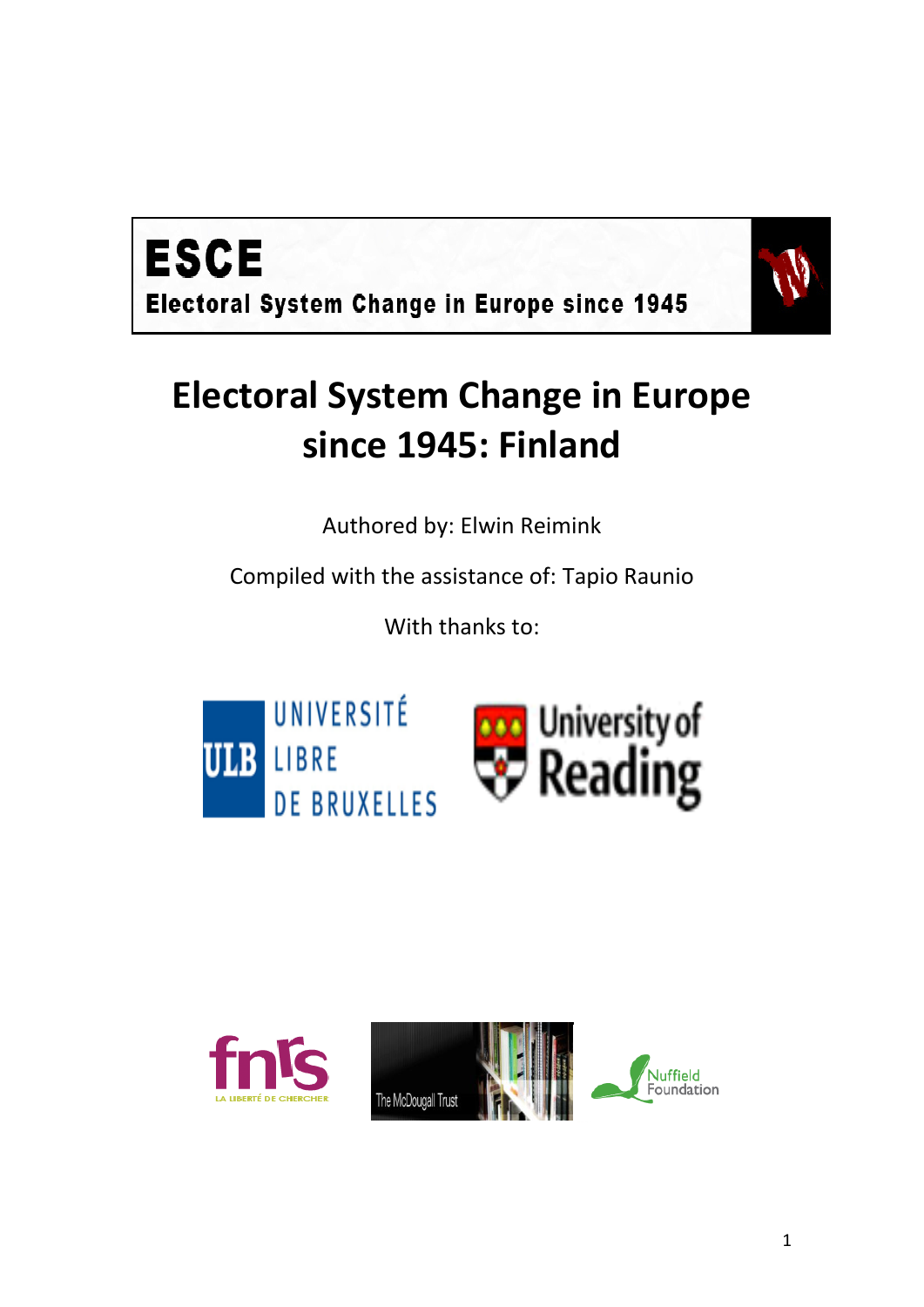

## **Section 1: Overview of Finnish Electoral System Changes since 1945**

Finland uses a proportional electoral system with fully open lists. Voters cast a vote for one candidate. This system has not changed in its fundamentals since 1906. One notable reform, passed in 1954, had the effect of removing a layer of vote pooling across candidates.

## **Section 2: Relevant Electoral System changes in Finland since 1945**

| Law                                                                                          | <b>Amendment</b>        | Date of   | Location                                                              | <b>Relevant for the</b>                                                               |
|----------------------------------------------------------------------------------------------|-------------------------|-----------|-----------------------------------------------------------------------|---------------------------------------------------------------------------------------|
|                                                                                              |                         | enactment |                                                                       | research                                                                              |
| Laki<br>edustajanvaalei<br>sta (Act on<br>Parliamentary<br>Elections)<br>66/1935             |                         | 31.1.1935 | Valtiopäiväasiak<br>irjat, Sidotut<br>asiakirjat: A.III:2<br>(1934vp) | Laki<br>edustajanvaaleista<br>(Act on<br>Parliamentary<br>Elections) 66/1935          |
| Laki<br>kansanedustaja<br>in vaaleista (Act<br>on<br>Parliamentary<br>Elections)<br>167/1952 |                         | 18.4.1952 | Valtiopäiväasiak<br>irjat, Sidotut<br>asiakirjat: A.I<br>(1951vp)     | Laki<br>kansanedustajain<br>vaaleista (Act on<br>Parliamentary<br>Elections) 167/1952 |
| Laki<br>kansanedustaja<br>invaaleista (Act<br>on<br>Parliamentary<br>Elections)<br>336/1955  |                         | 30.6.1955 | Valtiopäiväasiak<br>irjat, 24.5.1955<br>Sidotut<br>asiakirjat: A.I    | Laki<br>kansanedustajainva<br>aleista (Act on<br>Parliamentary<br>Elections) 336/1955 |
| Laki<br>kansanedustaja<br>in vaaleista (Act<br>on<br>Parliamentary<br>Elections)<br>391/1969 |                         | 13.6.1969 | http://www.finl<br>ex.fi/fi/laki/alku<br>p/1969/196903<br>91          | Laki<br>kansanedustajain<br>vaaleista (Act on<br>Parliamentary<br>Elections) 391/1969 |
|                                                                                              | Laki<br>kansanedustajai | 16.5.1975 |                                                                       |                                                                                       |

#### **Table 1. Summary of Finnish Electoral Laws and Amendments since 1945**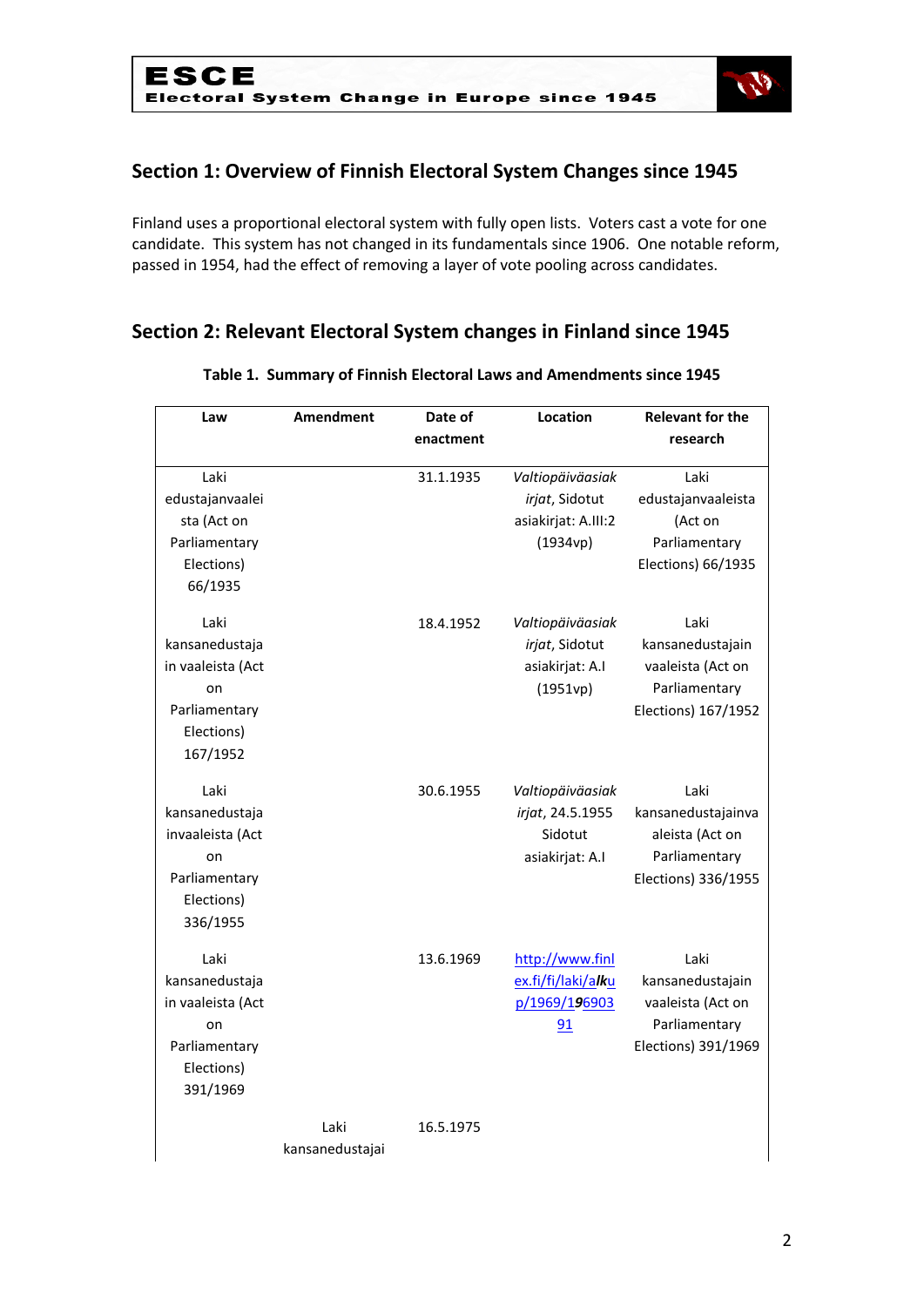| ESCE                                    |                                         |           | Electoral System Change in Europe since 1945                                |                                      |
|-----------------------------------------|-----------------------------------------|-----------|-----------------------------------------------------------------------------|--------------------------------------|
|                                         | n vaaleista<br>annetun lain             |           |                                                                             |                                      |
|                                         | muuttamisesta<br>(Act on                |           |                                                                             |                                      |
|                                         | Amending the<br>Act on<br>Parliamentary |           |                                                                             |                                      |
|                                         | Elections)<br>319/1975                  |           |                                                                             |                                      |
| Vaalilaki<br>(Election Act)<br>714/1998 |                                         | 2.10.1998 | Finnish:<br>http://www.fin<br>lex.fi/fi/laki/aja<br>ntasa/1998/19<br>980714 | Vaalilaki (Election<br>Act) 714/1998 |
|                                         |                                         |           | English:<br>http://www.fin<br>lex.fi/fi/laki/ka<br>annokset/1998            |                                      |
|                                         |                                         |           | /en19980714.p<br>df                                                         |                                      |

# **Section 3: Details of previous electoral systems and electoral system changes.**

#### *3.1 The 1945Electoral System*

The electoral law in force in 1945 and during the first post-war elections of 1948 was introduced in 1935. Basically, it constituted a single tier of 14 multimember districts plus a single-member district encompassing the Åland archipelago in the Gulf of Bothnia. This mechanism has stayed in force uninterrupted to the present day, bar some alterations in ballot structure, primaries and a few minor technicalities.

*Assembly size*. Fixed at 200 seats.

*Districts and district magnitude*. 1 seat is circumvented for allocation to the Åland archipelago; the other 199 seats are distributed through Hare quota to the 14 multimember districts (in 1954: 15 multimember districts). Note that the total number of citizens, as opposed to the number of eligible voters, is applied as the baseline for the seat distribution to the districts.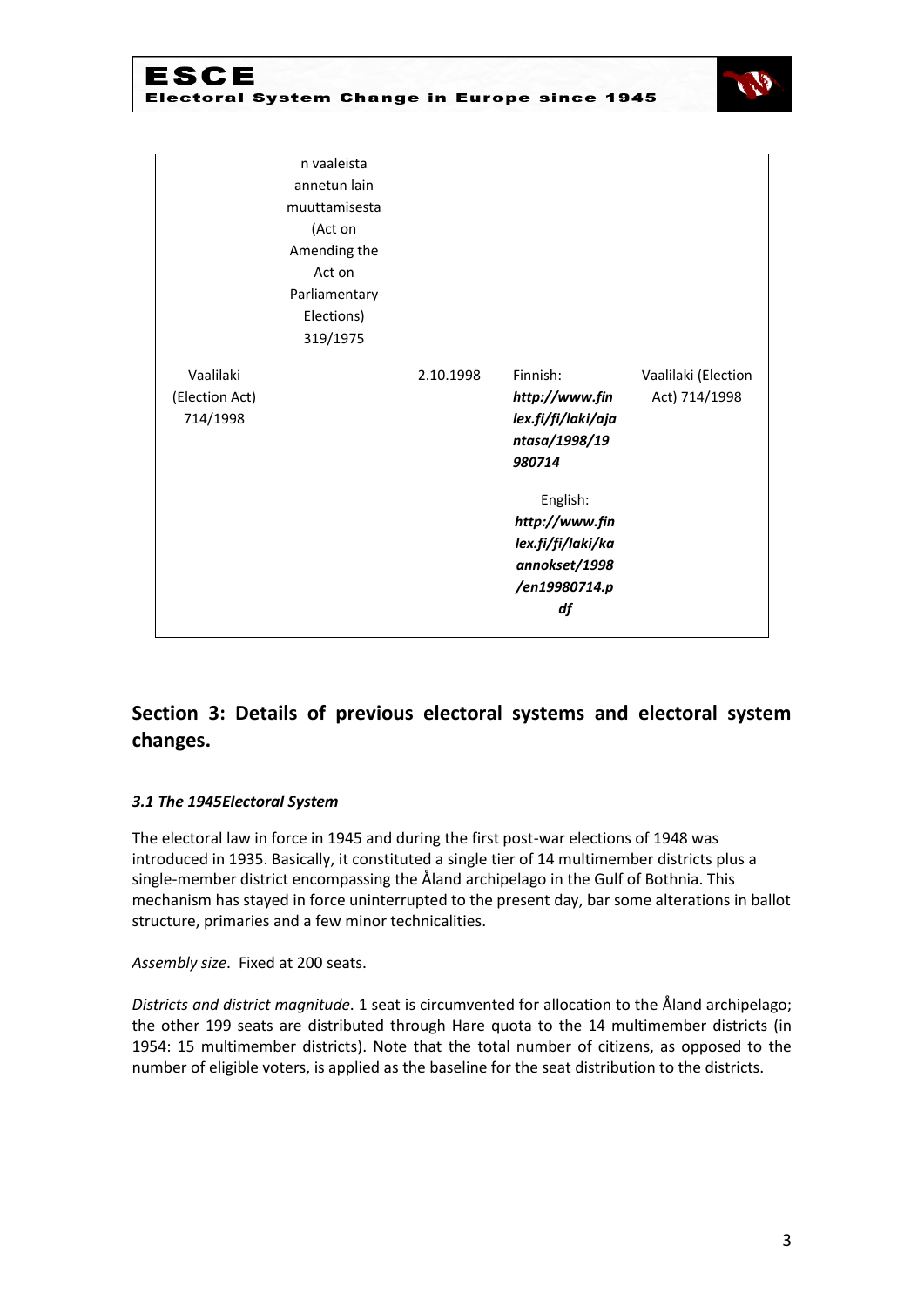

*Nature of votes that can be cast*. A voter has two options: either vote for a two-candidate list (filed by an electoral association of at least fifty voters), or vote for a write-in candidate. The voter has only one vote and cannot alter the order of the disposable lists.

*Party threshold*. No party threshold was imposed.

*Allocation of seats to parties at the lower tier*. Electoral associations (which file the lists) can choose to form electoral unions. These electoral unions can consist of an unlimited amount of lists, as long as the total number of candidates within the electoral union does not exceed the total amount of seats that is to be distributed in the district where the union is in force. The combined lists of electoral unions behave as if they form one list. Then, D'Hondt is applied to distribute the number of available seats among the lists and the combinations of lists.

*Allocation of seats to parties at the upper tier*. Not applicable.

*Allocation of seats to candidates*. The two-person lists are completely closed.

| <b>Electoral district</b> | <b>District magnitude</b> |      |      |  |
|---------------------------|---------------------------|------|------|--|
|                           | 1948                      | 1951 | 1954 |  |
| Uusimaa                   | 31                        | 33   | 15   |  |
| Helsinki                  |                           |      | 19   |  |
| Varsinais-Suomen          | 14                        | 17   | 16   |  |
| Satakunnan                | 13                        | 15   | 14   |  |
| Hämeen                    | 11                        | 14   | 14   |  |
| Pirkanmaan                | 12                        | 13   | 13   |  |
| Kymen                     | 32                        | 15   | 15   |  |
| Etelä-Savon               | 11                        | 12   | 12   |  |
| Pohjois-Savon             | 11                        | 13   | 13   |  |
| Pohjois-Karjalan          | 10                        | 11   | 11   |  |
| Vaasan läänin itäinen     | 11                        | 12   | 12   |  |
| Vaasan läänin eteläinen   | 10                        | 10   | 10   |  |
| Vaasan läänin pohjoinen   | 8                         | 8    | 8    |  |
| Oulun                     | 17                        | 18   | 18   |  |
| Lapin                     | 8                         | 8    | 9    |  |
| Åland                     | 1                         | 1    | 1    |  |

Table 2: Allocation of seats at district level in 1948, 1951 and 1954

#### *3.2 The 1954/55 Electoral Reform*

The basic mechanism of the 1935 system was maintained; only the ballot structure was amended.

*Assembly size*. [Short description].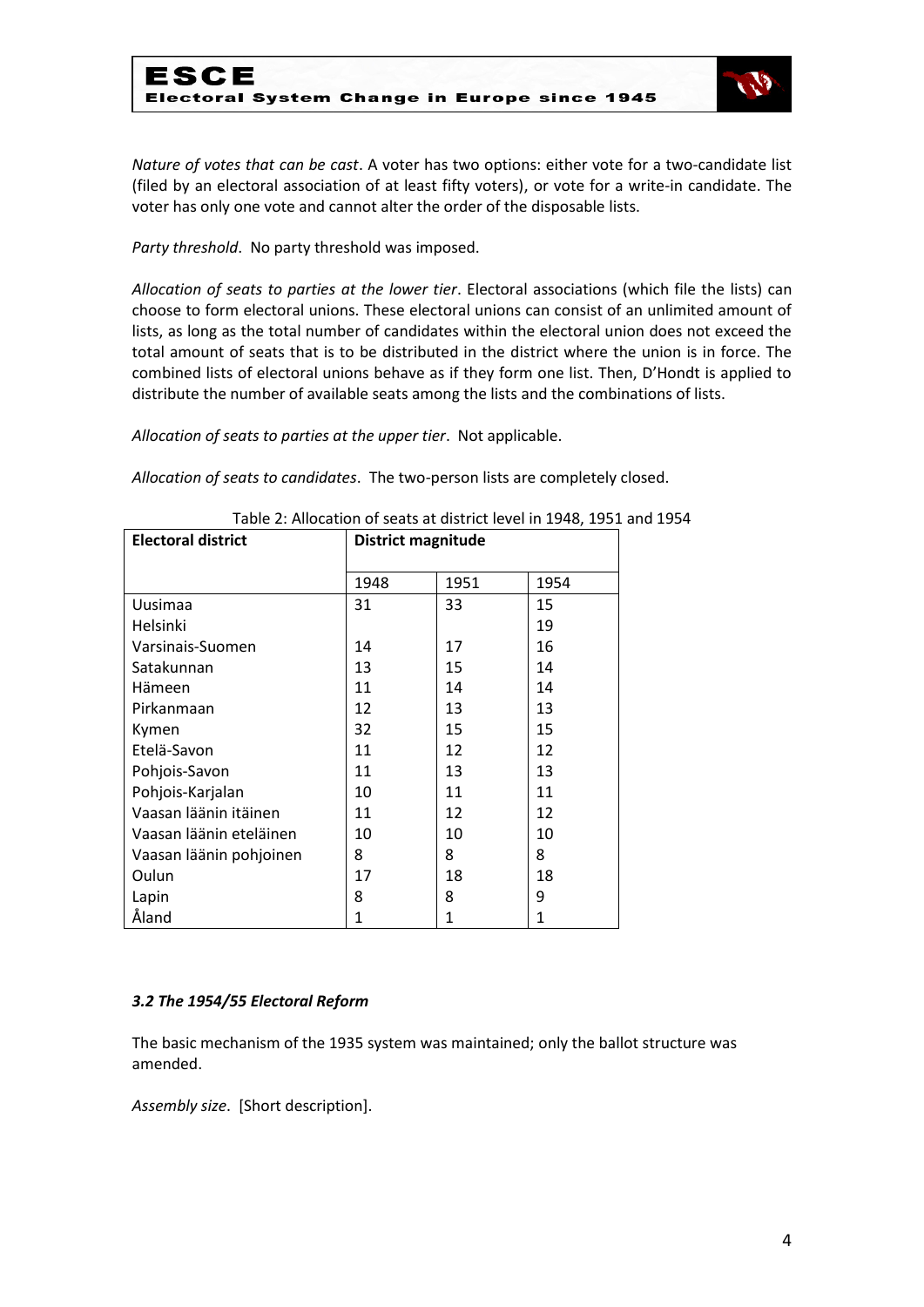## ESCE Electoral System Change in Europe since 1945



*Nature of votes that can be cast*. In every district, electoral associations can nominate candidates for election; these candidates form one-person lists. Again, these lists can form electoral unions. Voters have the option to vote for the one-candidate lists, or cast a vote for a write-in candidate.

Note that the change from up-to-two-member lists to one-member lists (within overall party lists) was first enacted in a special law applying only to the 1954 election and then made permanent in the 1955 electoral law (Törnudd 1968: 57). As Törnudd (1968: 84) observes of this change:

"before one-person lists were made compulsory in 1954, the party organizations could still manipulate the outcome to some extent, usually by placing some particular candidate or candidates on several lists together with popular vote-getters. In this way, the election of at least one or two particular candidates could be ensured beforehand, although it was not possible to determine in advance the final order of all candidates. Under the present rules, the maximum power left with the district party organization is the power to decide who shall be a candidate."

*Allocation of seats to candidates*. Not applicable anymore.

No other change.

| <b>Electoral district</b> | District magnitude |              |      |
|---------------------------|--------------------|--------------|------|
|                           | 1958               | 1962         | 1966 |
| Helsinki                  | 19                 | 20           | 21   |
| Usamaa                    | 16                 | 17           | 18   |
| Varsinais-Suomen          | 16                 | 16           | 16   |
| Satakunnan                | 14                 | 14           | 13   |
| Hämeen                    | 14                 | 14           | 14   |
| Pirkanmaan                | 13                 | 12           | 12   |
| Kymen                     | 15                 | 15           | 15   |
| Etelä-Savon               | 12                 | 11           | 10   |
| Pohjois-Savon             | 12                 | 12           | 12   |
| Pohjois-Karjalan          | 11                 | 10           | 9    |
| Vaasa                     |                    | 20           | 20   |
| Vaasan läänin itäinen     | 12                 |              |      |
| Vaasan läänin eteläinen   | 10                 |              |      |
| Vaasan läänin pohjoinen   | 8                  |              |      |
| Keski-Suomen              |                    | 11           | 11   |
| Oulun                     | 18                 | 18           | 18   |
| Lapin                     | 9                  | 9            | 10   |
| Åland                     | 1                  | $\mathbf{1}$ | 1    |

Table 3: Allocation of seats at district [and provincial] level in 1958, 1962 and 1966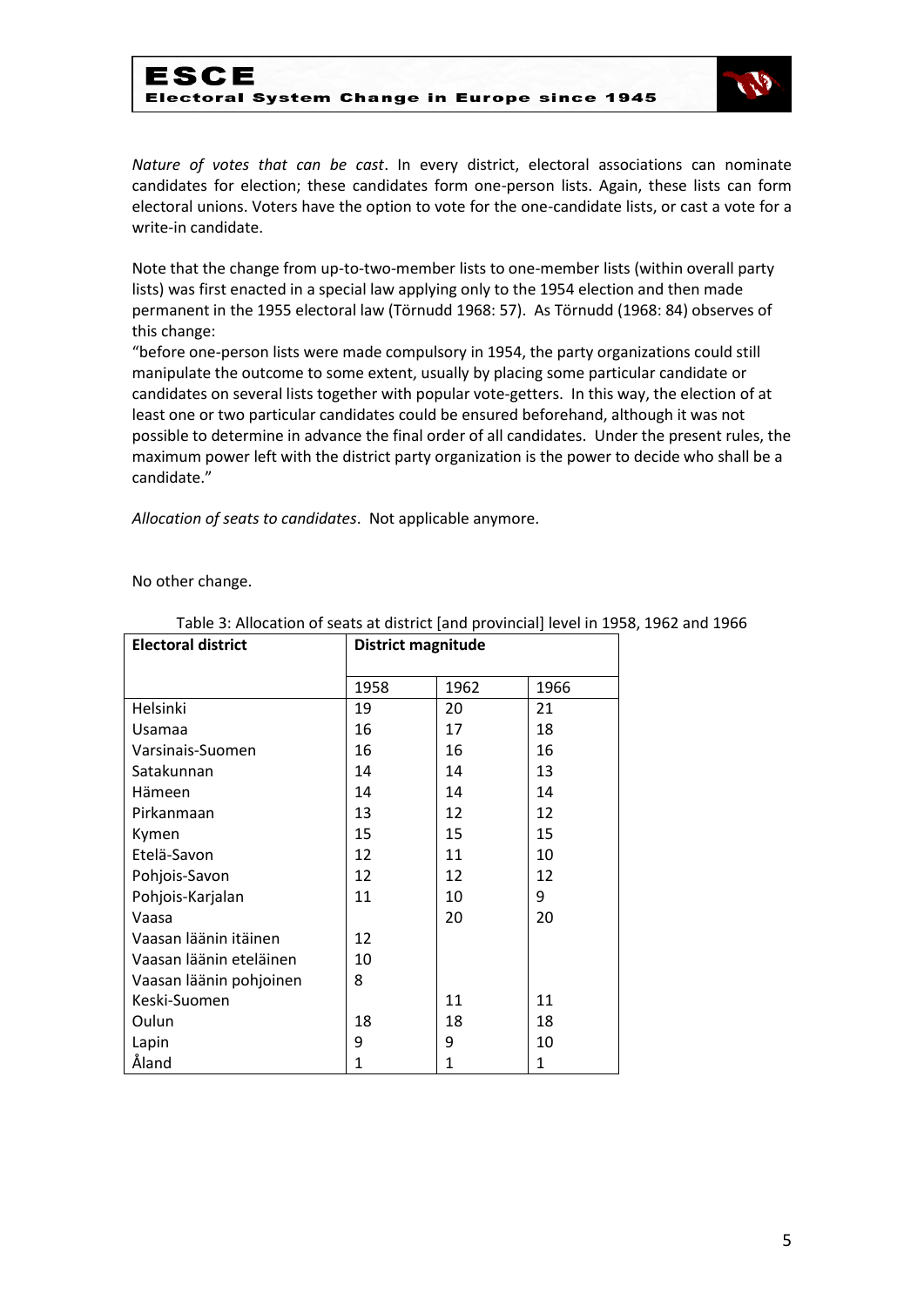

#### *3.3 The 1969 Electoral Reform.*

The reform of 1969 was probably the most comprehensive post-war review of the electoral system. This reform is somewhat double-edged: while the ballot structure is fundamentally altered, the actual mechanism of the system remains roughly the same. Together with the ballot reform, parties were recognized in electoral law (substituting 'electoral associations'), and some provisions were included to ensure democratic intra-party primaries. Both reforms, however, do not fall within the scope of this descriptive.

*Nature of votes that can be cast*. Both registered parties and loose associations of voters can file election lists in districts (in practice, in nearly all cases, only registered parties go on to succeed in actually obtaining seats; Sundberg, 2002). Parties are subject to relatively strict rules regarding intra-party primaries, and can file lists with no more candidates than seats up for election in the district (after 1975, some exceptions were made for small districts). Voters cannot cast list votes, and can choose any one, but only one, candidate (with the option of a write-in candidate).

*Allocation of seats to candidates*. Within every lists (or combination of connected lists), seats are granted in order of the number of votes cast for candidates (a completely open list system). Within combinations of lists, this rule is maintained without any regard to the proportion of votes cast for the separate lists, potentially leading to parties with a small share of the vote grabbing up disproportionally many seats within the electoral combination.

No other change.

| <b>Electoral district</b> | <b>District magnitude</b> |      |      |      |      |                |
|---------------------------|---------------------------|------|------|------|------|----------------|
|                           | 1970                      | 1972 | 1975 | 1979 | 1983 | 1987           |
| Helsinki                  | 22                        | 22   | 21   | 20   | 20   | 20             |
| Usamaa                    | 20                        | 21   | 24   | 26   | 27   | 29             |
| Varsinais-Suomen          | 16                        | 16   | 16   | 17   | 17   | 17             |
| Satakunnan                | 13                        | 13   | 13   | 13   | 13   | 12             |
| Hämeen                    | 14                        | 15   | 15   | 15   | 15   | 15             |
| Pirkanmaan                | 13                        | 13   | 13   | 13   | 13   | 13             |
| Kymen                     | 15                        | 15   | 15   | 15   | 14   | 14             |
| Etelä-Savon               | 10                        | 10   | 9    | 9    | 9    | 8              |
| Pohjois-Savon             | 11                        | 11   | 11   | 11   | 10   | 10             |
| Pohjois-Karjalan          | 8                         | 8    | 8    | 7    | 7    | $\overline{7}$ |
| Vaasa                     | 19                        | 18   | 18   | 18   | 18   | 18             |
| Keski-Suomen              | 11                        | 10   | 10   | 10   | 10   | 10             |
| Oulun                     | 18                        | 18   | 17   | 17   | 18   | 18             |
| Lapin                     | 9                         | 9    | 9    | 8    | 8    | 8              |
| Åland                     | 1                         | 1    | 1    | 1    | 1    | 1              |

#### Table 4: Allocation of seats at district [and provincial] level from 1970 to 1987

*For details on later years, see the appendix*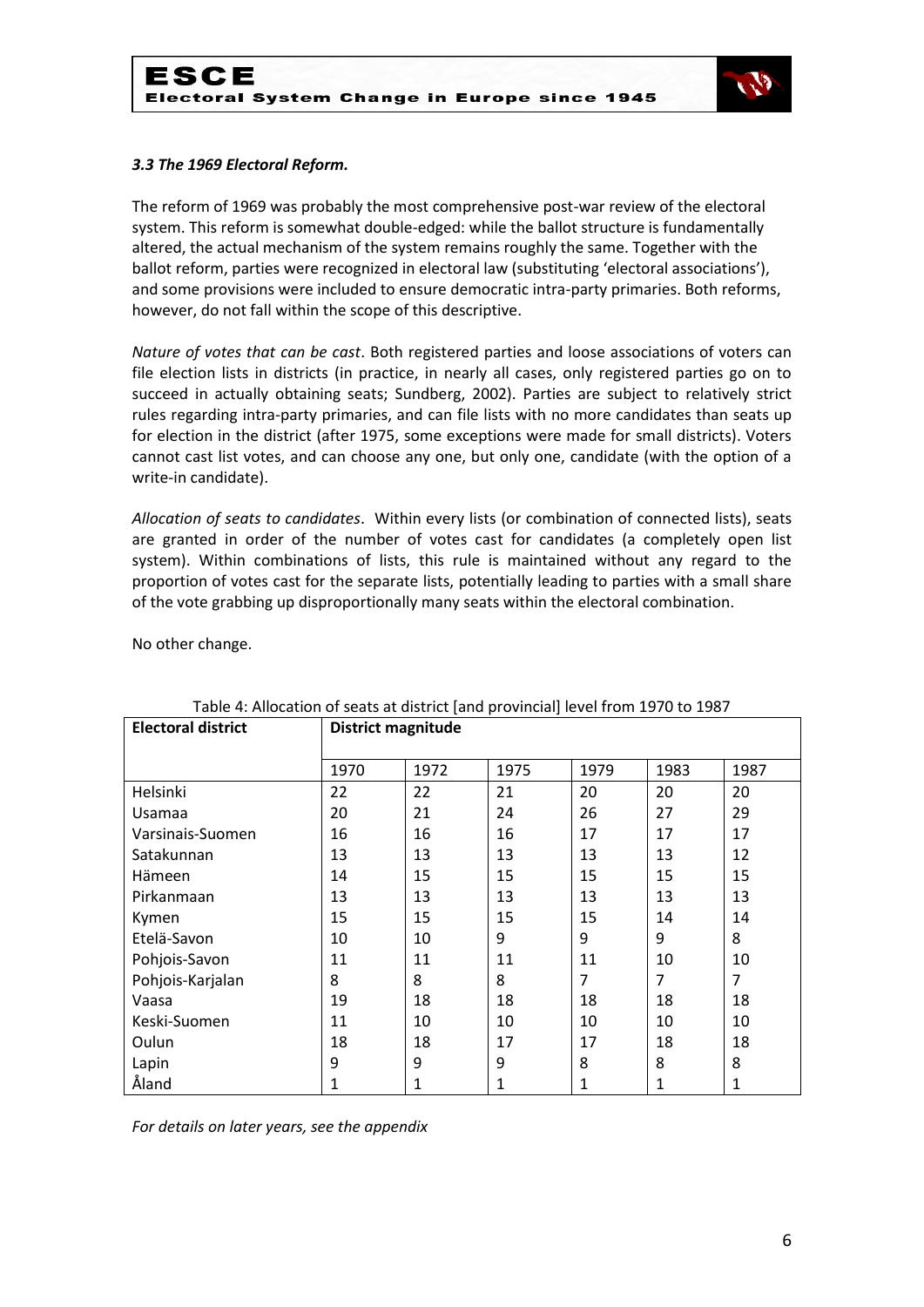

## **References**

- Nurmi, Hannu, and Lasse Nurmi (2007), "The Parliamentary Election in Finland, March 2007", *Electoral Studies*, 26:4, 797–803.
- Raunio, Tapio (2004). "The Changing Finnish Democracy: Stronger Parliamentary Accountability, Coalescing Political Parties and Weaker External Constraints", *Scandinavian Political Studies*, 27:2, 133–52.
- Sundberg, Jan (2002). "The Electoral System of Finland: Old, and Working Well", in Bernard Grofman and Arend Lijphart (eds.), *The Evolution of Electoral and Party Systems in the Nordic Countries*. New York: Agathon, 67–99.

Törnudd, Klaus (1968). *The Electoral System of Finland*. London: Hugh Evelyn.

## **Project funding provisions**

The ESCE project team wishes to acknowledge that this research was made possible due to the financial support that the project has received from: the FRS-FNRS, the McDougall Trust and the Nuffield Foundation.

### **Appendix**

| <b>Name of the district</b> | 1983 | 1987 | 1991 | 1995 |
|-----------------------------|------|------|------|------|
| Uusimaa                     | 20   | 20   | 20   | 19   |
| Helsinki                    | 27   | 29   | 30   | 31   |
| Varsinais-Suomen            | 17   | 17   | 17   | 17   |
| Satakunnan                  | 13   | 12   | 12   | 12   |
| Hämeen                      | 15   | 15   | 13   | 13   |
| Pirkanmaan                  | 13   | 13   | 15   | 15   |
| Kymen                       | 14   | 14   | 13   | 13   |
| Etelä-Savon                 | 9    | 8    | 8    | 8    |
| Pohjois-Savon               | 10   | 10   | 10   | 10   |
| Pohjois-Karjalan            | 7    | 7    | 7    | 7    |
| Vaasa                       | 18   | 18   | 18   | 18   |
| Vaasan läänin itäinen       |      |      |      |      |

Table 5: Allocation of seats at district [and provincial] level from 1983 to 1995